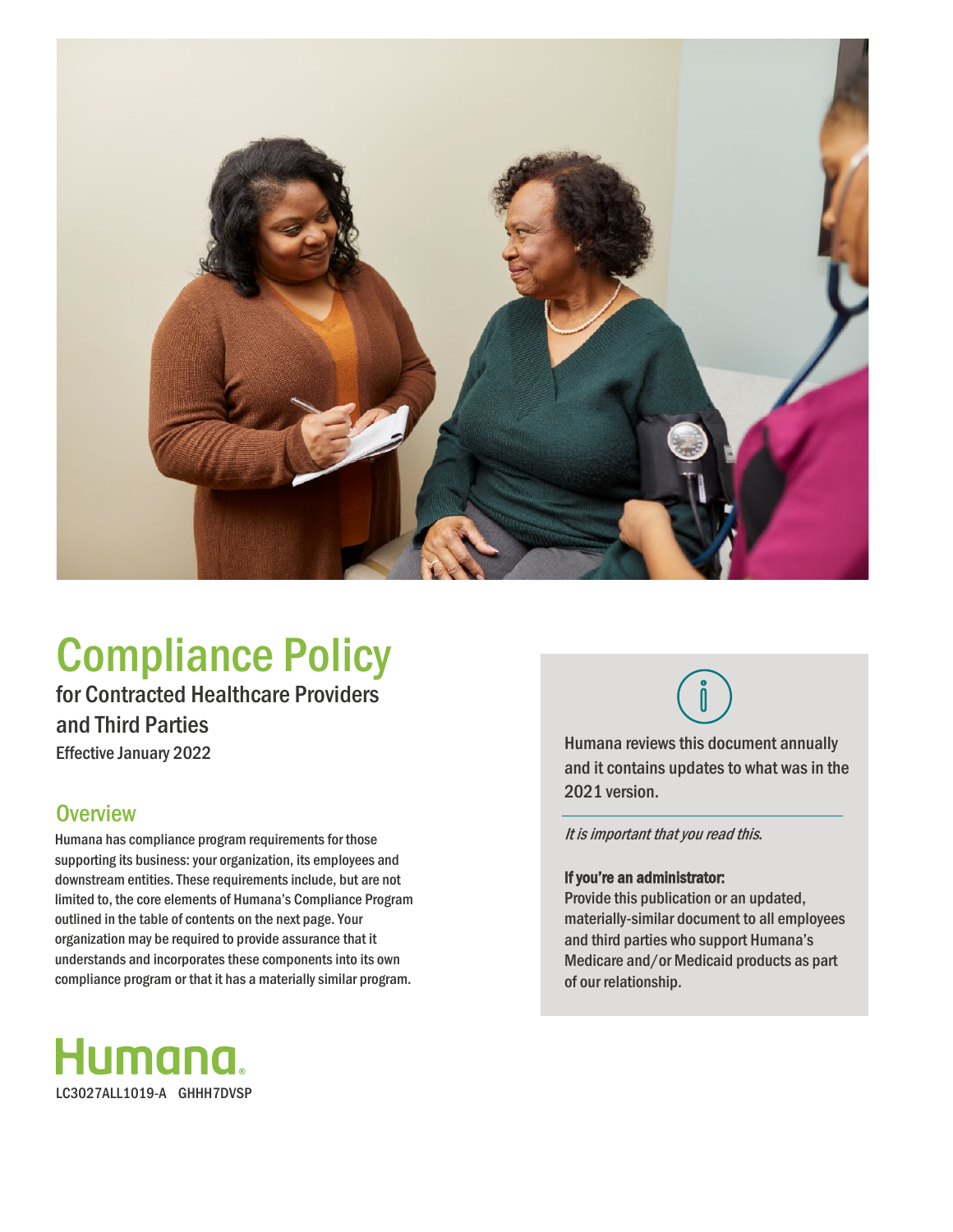# Table of contents

(Key Points of) Notable Changes 2

### Introduction 3

Purpose 3 Organization 3

Responsibility 3

### Definitions 4

Key takeaways from this policy 5

### Clarifications and Examples of Requirements (rest of the document)

### I. Framework 6

Written Policies, Procedures and Standards of Conduct 6 Protocols for Relationships with Downstream Entities 6

### II. Communication 6 – 7

Effective Training and Education 6 Required Training and Education 6 Required Training Timelines 6 Effective Lines of Communication 6 Access and Availability of Compliance Office 6 - 7 Noncompliance with Humana's Training Requirements 7 Changes Impacting Training 7 Requirement to Report 7 Methods for Reporting Suspected or Detected Noncompliance to Humana 7

Necessary Key Features of These Communication Options 7

Addressing Noncompliance with Requirements 7

### III. Oversight 7 - 8

Compliance Officer and Compliance Committee, and High-level Oversight 7 Monitoring and Auditing Work Plan 7

Conflicts of Interest 7 – 8

### IV. Investigation, Discipline and Correction 8

### Appendices 9 - 12

Appendix A: Resources 9

Appendix B: Summary of Applicable Laws and Regulations  $9 - 12$ 

#### Key points of notable changes(with page number)

- Key takeaways from this policy (5): Added language to highlight that additional, related requirements apply to third parties performing certain functions for a Medicaid and/or Medicare-Medicaid Duals plan and that Humana separately notifies impacted third parties on how to comply.
- II Communication (6): Clarified that Humana notifies a contracted third party when training on Medicaid-related topics is required.
- Appendices (9 12): Updated Website addresses and links for material detailing government requirements.

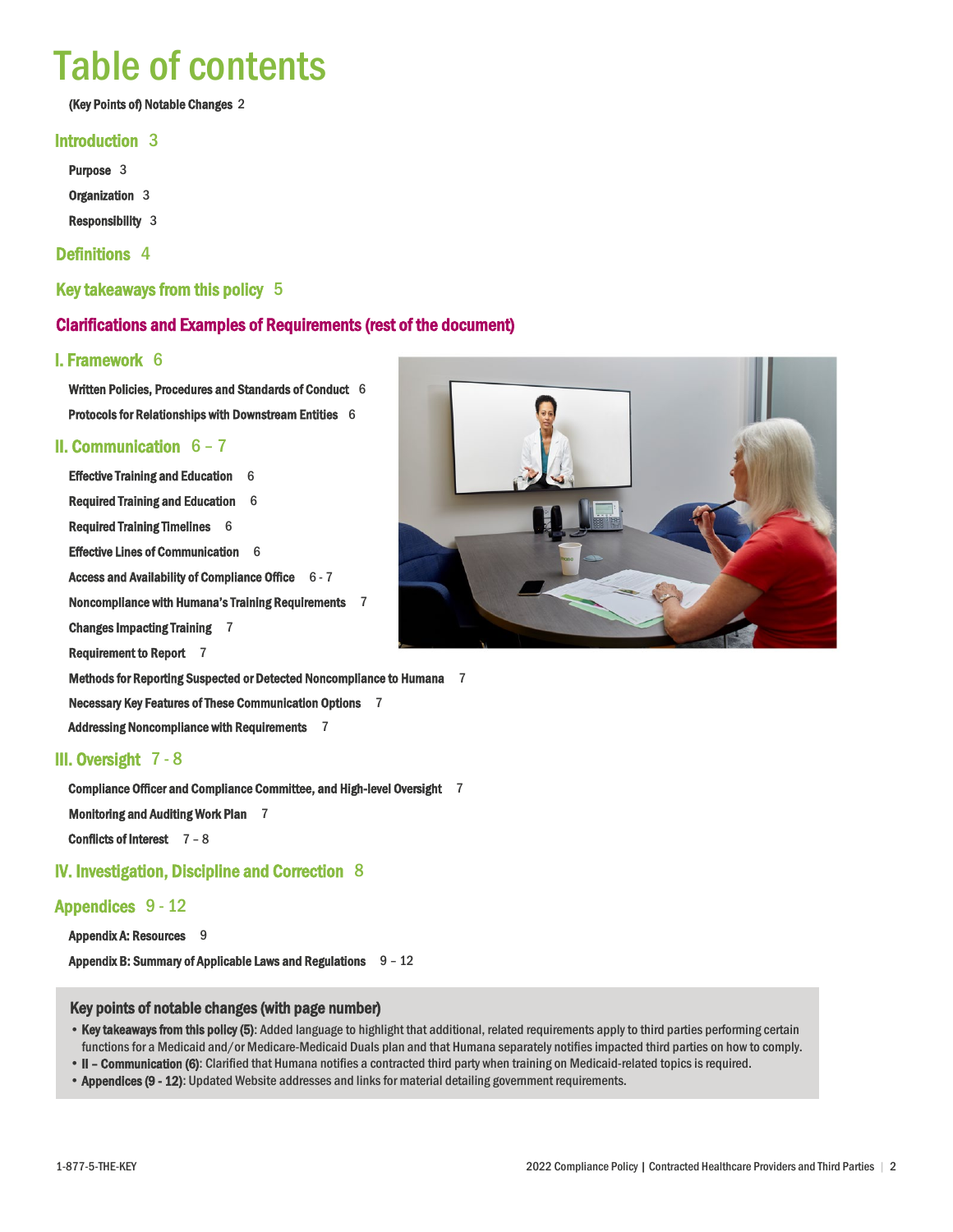# Introduction

### Purpose

This policy relays Humana's expectation that you share our commitment to conducting business ethically, with integrity, and in compliance with applicable laws, regulations and requirements. This includes complying with the guiding principles outlined in this policy.

This policy communicates how to assure an effective compliance program and processes for fraud, waste and abuse prevention, detection and correction, by communicating requirements of the following:

- the Centers for Medicare & Medicaid Services (CMS)
- state-specific and product-specific requirements
- Humana policies and procedures to support the requirements

### **Organization**

The core elements of an effective compliance program are outlined in the page titled Key takeaways from this policy.

Clarifications and examples of the core elements are provided in the following sections after the aforementioned page to further illustrate Humana's expectations of your organization:

- I. Framework
- II. Communication
- III. Oversight
- IV. Investigation, Discipline and Correction

### **Responsibility**

Humana maintains ultimate responsibility for the effectiveness of its compliance program; and one way it does this is to:

- update this policy annually or when there are material regulation, policy or guidance changes.
- require all contracted healthcare providers and third parties to adhere to and maintain policies to address the principles outlined in this document.
- expect your organization to have an effective compliance program.
- have ongoing monitoring, auditing and reporting processes to assess your organization's compliance.

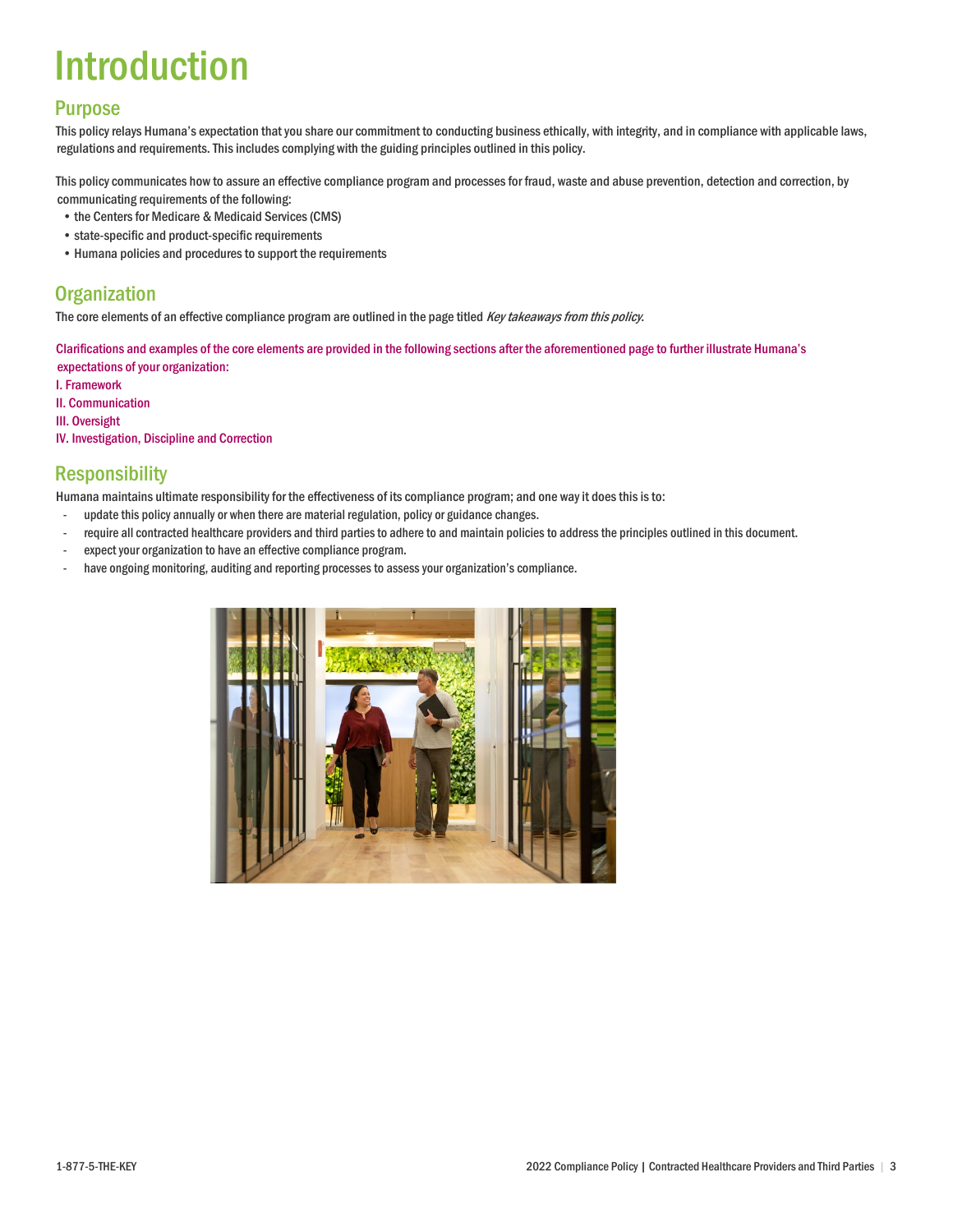# **Definitions**

Associate – Refers to a Humana employee.

Audit – Refers to a formal review of compliance with a particular set of internal criteria based on applicable laws and regulations.

Centers for Medicare & Medicaid Services (CMS) – An agency within the U.S. Department of Health and Human Services that is responsible for the administration of the federal Medicare and Medicaid programs.

Conflicts of interest – Personal, familial or business relationships that could amount to, but are not limited to:

- Competing with any of Humana's product offerings
- Providing services to a competitor of Humana
- Interfering with the performance of work duties

Please refer to Humana's Ethics Every Day for Contracted Healthcare Providers and Third Parties for examples.

**Downstream entity** - Any party with an indirect written arrangement that exists between a first tier entity and third party for providing a covered service or performing a function related to a Humanaadministered Medicare Advantage, Medicare prescription drug benefit, Medicaid and/or dual Medicare-Medicaid plan. This continues to the level of the ultimate provider of a service or product.

Example: While an organization contracted directly with Humana is a first tier entity, the hospitals and healthcare practitioners contracted with the organization as part of its network are downstream entities.

FDR – A first-tier, downstream or related entity of Humana supporting Humana's products and services. This is a contracted party that performs business functions Humana is otherwise responsible for performing. Please refer to the separate definitions of first-tier, downstream and related entity, as well as healthcare providers and third parties, for clarification.

FDR employees and downstream entities – Individuals employed by, contracted with, or otherwise supporting an FDR, who are acting on behalf of Humana, either directly or indirectly. These include, but are not limited to, FDR employees, employed and contracted healthcare providers and pharmacists, board members, pharmacy and therapeutic committee members, volunteers, and consultants, as well as any other contracted individuals.

First tier entity - Any entity having a direct contract with a Humana entity to provide the covered services or perform a function related to a Medicare or Medicaid-eligible individual under a Humana-administered Medicare Advantage, Medicare prescription drug benefit, Medicaid and/or dual Medicare-Medicaid plan.

Healthcare providers and third parties – Humana term for FDRs. Examples are delegated and non-delegated healthcare providers, and other delegated entities: pharmacies, sales agents, sales agencies, vendors, and suppliers of administrative goods and/or services, contractors and delegates.

Vendors and suppliers of administrative goods and/or services are considered third parties.

Humana - Refers to Humana Inc. and its wholly-owned subsidiaries.

**Monitoring** – Reviews that are repeated regularly during the normal course of operations to confirm:

- •Ongoing compliance even in the absence of identified problems; or
- •Corrective actions are undertaken and effective

Related entity - Any entity that is related to Humana by common ownership or control.

Third party - Any person, organization or other entity with which Humana has a relationship to support their obligation to Humana, including vendors, subcontractors, providers, etc. Refer to separate definitions of first-tier entity, downstream entity and related entity for further detail.

Volunteer – Any individual who performs work for Humana related to the Medicare or Medicaid program, but is not employed by or contracted with Humana in any fashion, and not otherwise compensated for his/her work. An example is an unpaid student intern.

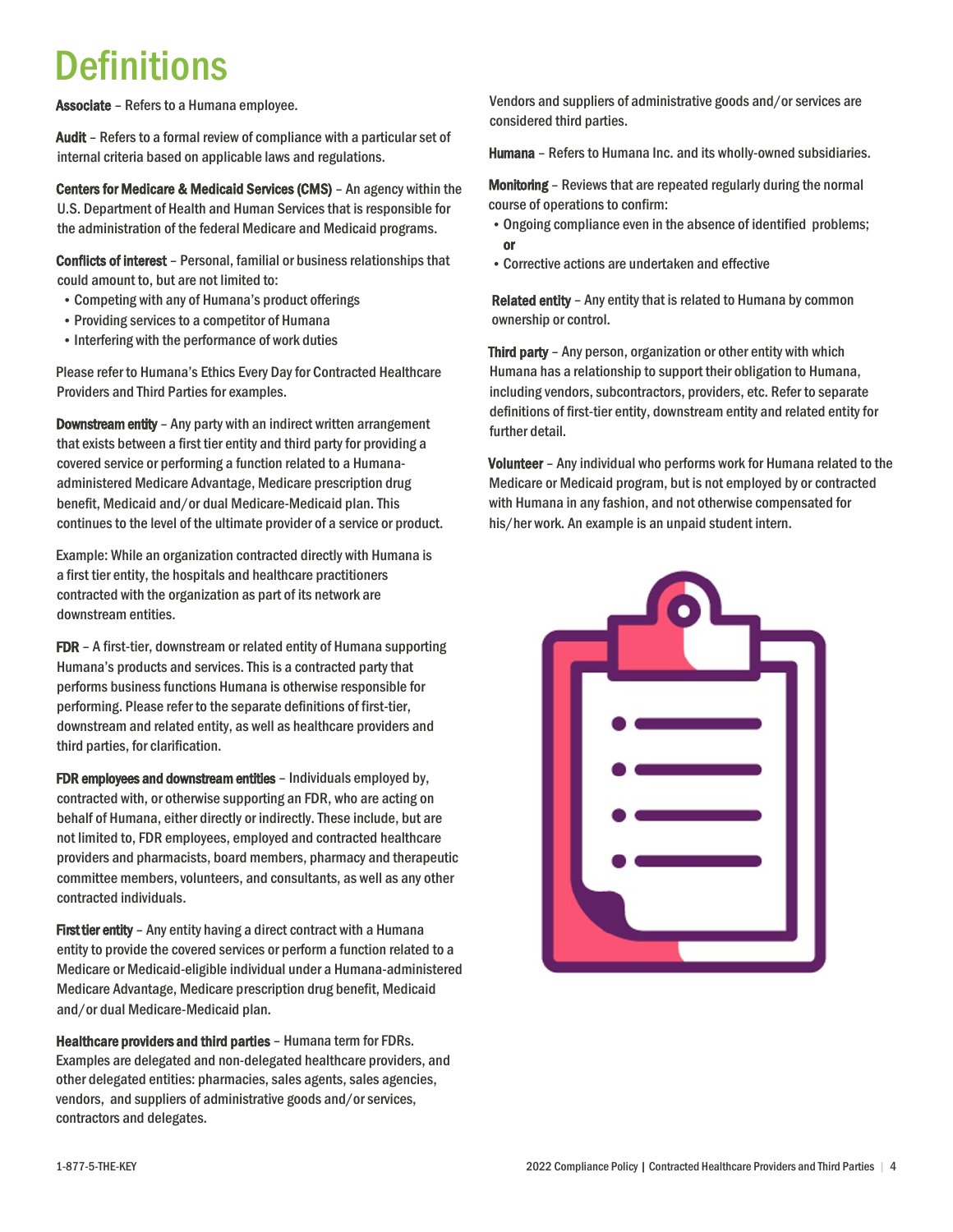# Key takeaways from this policy

This page outlines key components of Humana's compliance program and what your organization's compliance program must include. Clarifications and examples are on subsequent pages in sections with the same names as listed here in green.

This policy is aligned with Humana's internal, Corporate Compliance Plan. Both incorporate the seven elements of an effective compliance program outlined by CMS.

- This commitment includes having policies and procedures incorporating these elements outlined in this policy, all applicable federal and state regulations and actions needed to address them and compliance expectations embodied in the standards of conduct.
- Your organization must share this commitment to support Medicare and/or Medicaid plans administered by Humana.

### Section I – Framework

## Element I: Written Policies, Procedures and Standards of Conduct<br>• Compliance policies and Standards of conduct

The above must be formally documented, reviewed annually and revised/approved as needed. They must be distributed to educate employees, contractors and subcontractors to assure sufficient performance and oversight of administrative functions and/or provided healthcare services in support of Humana's Medicare and/or Medicaid products. They may include or reference other documents that outline protocols for relationships with downstream entities. Supporting policies and procedures must also be in place and adhere to the above review and approval timeframe.

- All must be retained for at least 10 years.

### Element II: Compliance Officer, Compliance Committee and High-level Oversight

• Designated resources to fulfill compliance obligations. Responsible individual(s) must be adequately qualified, educated and trained to perform compliance functions.

### Section II – Communication

### Element III: Effective Training and Education

• Must be conducted annually and be formally tracked.

- Content covered must include compliance policies, standards of conduct, addressing fraud, waste and abuse, and, when applicable, Medicaid-related subject matter.
- An organization's policy(ies) and procedure(s) must designate the audience for training, training topics, the frequency of education and how the training is tracked and records are retained.
- Completion timeframe requirements depend on the topics and are detailed in the full section on Page 6.

### Government contracts and/or government regulations outline additional, related requirements for third parties performing certain functions in support of a Medicaid and/or Medicare-Medicaid Duals plan.

Humana separately notifies impacted third parties on how to comply.

### Element IV: Effective Lines of Communication

All who support Humana's business, including governing body members, are required to report concerns of noncompliance, suspected or detected FWA, violations of compliance policies, standards of conduct and/or applicable laws and regulations.

- An anonymous reporting method must be offered
	- The method(s) must be widely publicized.
	- Intimidation or retaliation against anyone making a good faith report of suspected violations is prohibited.

Additionally, there must be a means offered to contact your organization's designated compliance resource(s).

#### Element V: Well-publicized Disciplinary Standards

• Widely publicize disciplinary standards and the requirement to report suspected violations.

### Section III – Oversight

### Element VI: Effective System for Routine Monitoring, Auditing and Identification of Compliance Risks

- Monitoring and auditing work plans are necessary to assess compliance with this policy and related requirements. This oversight applies to the performance of functions of all supporting Humana business (employees, contractors and downstream entities). Timely cooperation is required.
- Reviews of exclusion lists: Screening employees and subcontractors against the Office of Inspector General (OIG) and System for Award Management (SAM) exclusion lists must be conducted by your organization prior to hire/ contract of any party and at least monthly thereafter. An individual or entity appearing on either list must be promptly removed from supporting Humana business and this must be reported to Humana.
- •Record retention of oversight and training: for 10 years.
- •Conflicts of interest: Have a process to assess potential conflicts of interest and handle identified conflicts.

### Section IV – Investigation, Discipline and Correction

## Element VII: Procedures and System for Prompt Response to **Compliance Issues**<br>Humana investigates suspected violations, takes applicable disciplinary action

and implements any necessary corrections to prevent future violations.

Your organization must have a commitment to:

- Report to plan sponsors: a) confirmed violations related to contracted functions; and b) subsequent actions taken
- Cooperate with any investigation (of a sponsor, Humana, Humana designee or a government agency)
- Initiate disciplinary actions when applicable
- Implement corrections to prevent future violations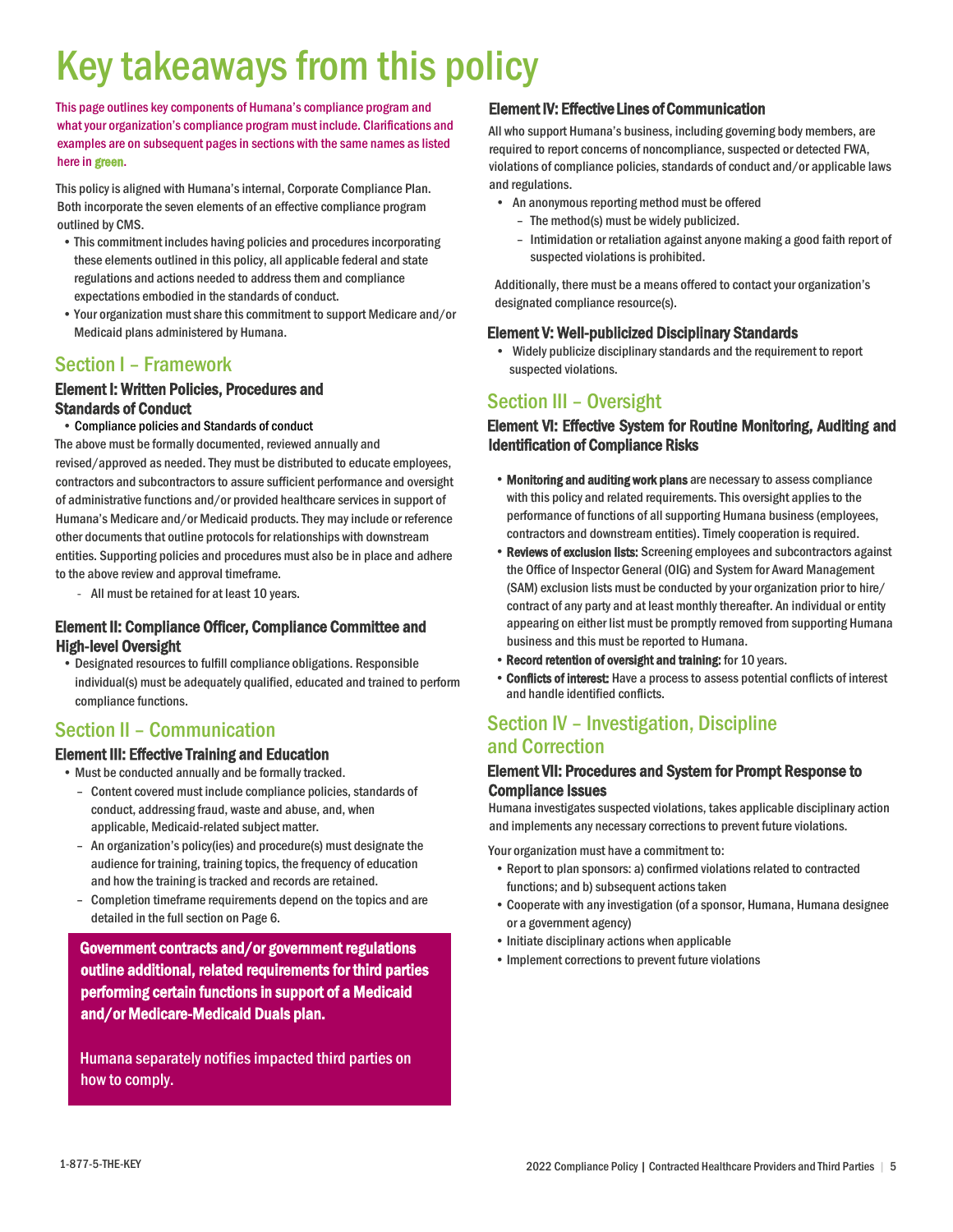# I. Framework

### Written Policies, Procedures and Standards of Conduct

Numerous policies, standards and procedures must exist to support these compliance program requirements. In particular:

- Education on Requirements and Expectations Assuring content is in place to educate employees and downstream entities on these topics can be accomplished by adopting the following documents
	- or maintaining documents that have materially similar content:
	- this compliance policy; and
	- Humana's Ethics Every Day for Contracted Healthcare Providers and Third Parties (standards of conduct), which can be accessed at

Humana.com/fraud.

### • Protocols for Relationships with Downstream Entities

Though Humana is ultimately responsible for any functions performed to support its business, there are also certain requirements when your organization seeks to enter into a relationship with a downstream entity.

- Notify Humana prior to subcontracting any services related to the functions your organization performs for Humana, regardless of whether the proposed work to support Humana business is to be performed onshore or offshore (outside of the United States or Puerto Rico).
- Receive Humana approval before any offshore work begins or for any changes to an existing offshore arrangement.
- Maintain compliant written agreements.

Medicare note: CMS requires Humana to report within 30 days of contract signature date any offshore arrangements that include contractors and/or employees that receive, process, transfer, handle, store or access Humana Medicare member protected health information at an offshore location in oral, written or electronic form. Additionally, Humana must promptly report any changes in functions or locations of offshore contractors.

Medicaid note: Certain states have prohibitions against offshoring data related to a Medicaid plan.

- Maintain policies and procedures for adequate compliance and performance oversight of the functions performed by employees, subcontractors and downstream entities. Examples include:
	- Conducting exclusion screening of those your organization designates to perform work in support of your organization's contract with Humana
	- Confirming that downstream entities adhere to core compliance requirements, including all those outlined in this document (such as providing compliance policies, standards of conduct and fraud, waste and abuse (FWA) training for, and conducting exclusion screening of, their employees and those supporting the downstream entities, and monitoring and auditing of further downstream entities)

# II. Communication

### Effective Training and Education

Your organization is responsible for developing training content or using another organization's training content. Humana offers materials that can be used for many of the training requirements. Your organization's discretion may be used on how training and other education is administered. Examples include classroom training, online training modules or attestations that these audiences have read and received standards of conduct, compliance policies and procedures.

Regardless of the method used for training, Humana reserves the right to request proof from your organization that an applicable training requirement has been met. Humana may require attestation of completion for certain training. What must be retained and would be submitted, if requested, could

be tracking logs, procedures and other documentation that lists the time, attendance, topic(s) covered, certifications of completion and scores of any training and tests administered (if applicable).

### Required Training and Education

In addition to training on the separate topics of general compliance and combating FWA, other training may be necessary, such as:

- •Applicable, job-specific compliance training
- Training required by a government contract for a Humana Medicaid or Medicare-Medicaid Duals plan on topics such as:
	- Cultural competency
	- Health, safety and welfare education
	- Medicaid
	- Humana orientation
- Special Needs Plan (SNP) for healthcare practitioners participating in a Medicare SNP

Sufficient understanding of training received must be demonstrated or confirmed prior to performing any functions included under a Humana contract. This may be accomplished through knowledge checks or other means.

Notes: Humana annually notifies an organization when training on Medicaid related topics is required. Separately, Humana provides FWA training to those who have Humana system access.Therefore, Humana will monitor completion of that FWA training for those individuals and they are not required to receive additional or separate FWA training from your organization.



### Required Training Timelines

All healthcare providers and third parties that support Humana, yet do not have system access, must receive annual FWA training, while those supporting Medicaid may also need to complete additional training. Timeframes for completing training are within 30 days of hire or contract and within 30 days after assignment annually thereafter. This timing is:

- Suggested for: Compliance and non-Medicaid-specific FWA training
- Required for: Medicaid-specific topics, including FWA

Anyone assigned Humana system security access is required to take Humana's training on ethics and compliance, including FWA, and must complete it within 30 days of receiving such access and annually thereafter. Job-specific, operational training must be provided by healthcare providers and third parties and be completed within 30 days of hire or contract to properly perform the functions required.

### Effective Lines of Communication

Have an efficient means to relay necessary compliance matters. For example: Humana communicates with its associates through the company intranet to provide continual awareness of the importance of compliance. Humana also communicates regularly with its healthcare providers and third parties through a variety of methods, including contracts, administration manuals, newsletters, a compliance portal, Humana.com, Availity.com, and policy communication.

### Access and Availability of Compliance Officer

Provide a means for those supporting your organization to share concerns or pose questions to compliance leadership within your organization and/or with Humana. For example: Humana's Chief Compliance Officer, Sean O'Reilly, J.D., is available to address any suggestions or comments on maintaining ethical behavior, or identifying and preventing fraudulent or criminal misconduct.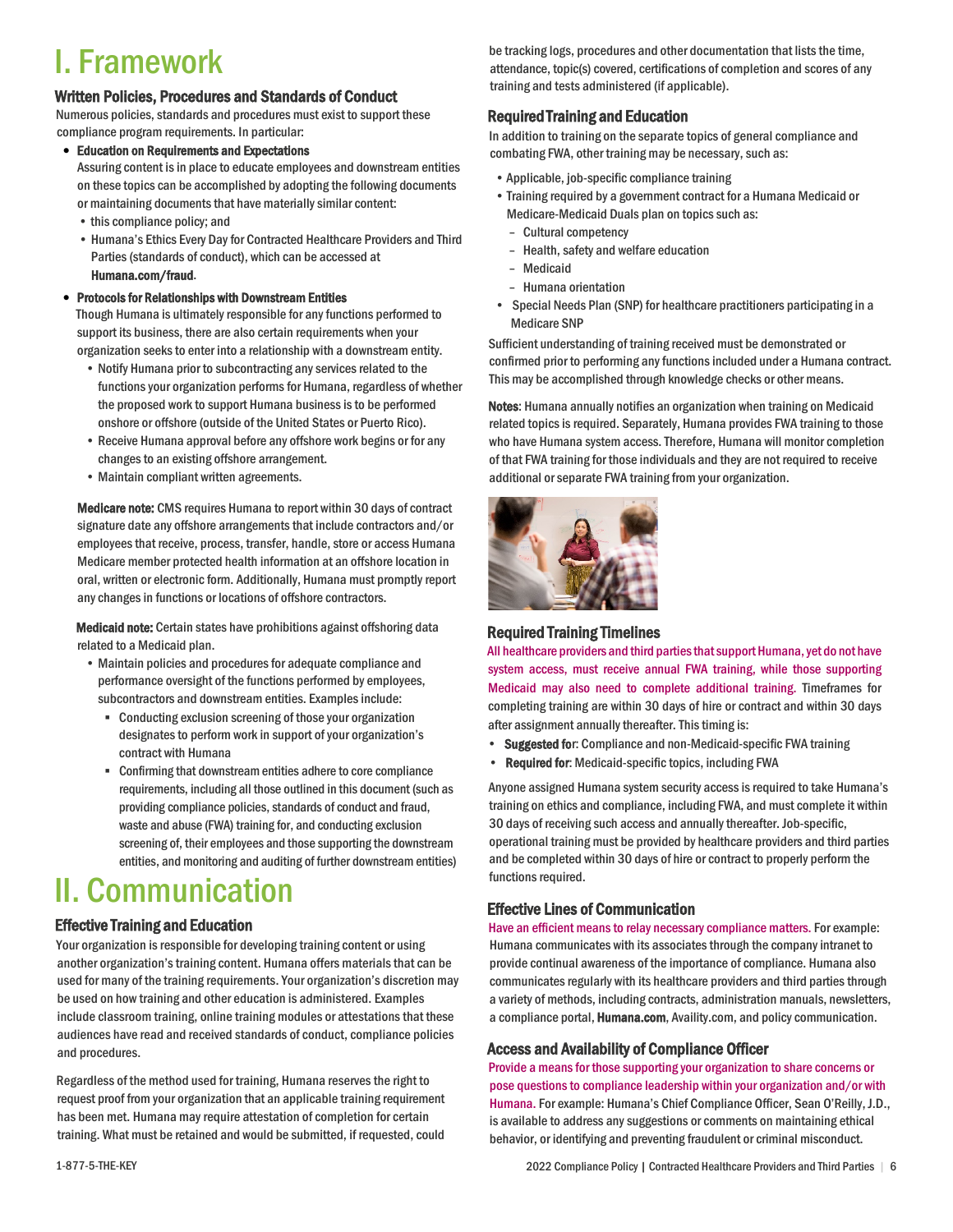#### He may be contacted through the Ethics Office or the Help Line: 1-877-5-THE-KEY (1-877-584-3539).

Mr. O'Reilly is based in Humana's corporate headquarters: 500 West Main St., Louisville, KY 40202.

#### Noncompliance with Humana's Training Requirements

The following may occur in the event that any Humana employee or individual supporting a healthcare provider or third party contract is found to be noncompliant with respect to Humana's training requirements or an individual's singular actions demonstrate noncompliance with Humana's compliance expectations:

- Humana will give the organization written notice of noncompliance.
- The Humana employee, healthcare provider or third party may be disciplined up to removal from supporting work for Humana.

### Changes Impacting Training

Your organization must notify those impacted when there are changes to a process in a specific contract that requires immediate, job-specific training and requires your organization to act immediately to provide such training to its employees and any downstream entities. Humana does this today, typically via a notable changes section in policy and training documents.

### Requirement to Report

Notable examples of compliance concerns and suspected or actual compliance and FWA violations that affect Humana-contracted work include, but are not limited to, others' actions to:

- •Falsify benefit/enrollment application(s)
- •Lie, using false pretenses or making false statements to get money from the healthcare system
- •Provide inaccurate diagnosis code information to payors
- •Use the identifying information of another person with the intent to defraud

Furthermore, policies and procedures must be in place to assure there is sufficient awareness of:

- What to report: suspected or detected noncompliance;
- How to report it: via Humana's options and/or any other method(s) your organization has in place; and
- Why: Review of all concerns must be conducted to assure no gaps exist and to correct discovered process issues. Disciplinary action up to termination of contract or employment can result for not reporting suspected concerns.

### Methods for Reporting Suspected or Detected Noncompliance to Humana

Examples of methods offered by Humana:

- •By telephone: Ethics Help Line, 1-877-5-THE-KEY (1-877-584-3539)
- •Online: Ethics Help Line Web reporting site [www.ethicshelpline.com](http://www.ethicshelpline.com/)
- •By email: ethics@humana.com (Ethics Office)

Suspected or detected FWA violations may also be reported directly to Humana's Special Investigations Referral department by calling 1-800-614- 4126, emailing siureferrals@humana.com, or faxing 1-920-339-3613.

#### If your organization offers any method not listed above, or offers any method(s) along with any from Humana:

- •The reports impacting Humana must be communicated in a timely manner to Humana by your organization's compliance resource(s).
- •The reporting method(s) must share the following features offered by Humana's methods listed in the next column.

#### Necessary Key Features

- Intake neutrality. For example: The Ethics Help Line is staffed by non-Humana personnel employed by a separate and independent company.
- Anonymous reporting. Humana requests that if a reporter wants to remain anonymous, processes be in place to assure he/she provides enough information to allow the issue to be investigated.
- Status update. Regardless of the reporting method used, the individual reporting a suspected or detected violation will receive a confidential identification number that will allow for follow-up on the status of the issue reported, along with a recommended follow-up date.

#### Widely publicizing methods for reporting compliance and FWA concerns and non-retaliation policy in facilities

Examples: posters, intranet sites, mouse pads, key cards and other prominent displays.

#### Addressing noncompliance with Requirements

If a healthcare provider or third party discovers noncompliance with any requirement, including training, the healthcare provider or third party must:

- a) Initiate disciplinary action that may include issuance of a corrective action plan or termination of the employee or downstream entity; and
- b) Notify Humana.

# III. Oversight

### Compliance Officer and Compliance Committee, and High-level Oversight

Humana is not prescriptive regarding specific qualifications; however, organizations may choose to consider qualifications such as formal education, on-the-job training, industry experience, compliance experience, continuing education, conferences and seminars in determining adequacy.

#### Example compliance resource

Humana has a chief compliance officer (CCO) who is a full-time Humana associate. The CCO:

- Participates on company compliance committees and reports on the state of compliance matters to the audit committee of the board of directors; and
- Reports indirectly to the chief executive officer (CEO), and reports administratively to the chief risk officer.

The CCO, chairman of the board, CEO, and the board of directors provide overall leadership and governance for the corporate compliance plan.

### Monitoring and Auditing Work Plan(s)

Humana has sufficient oversight plans and mechanisms to monitor a healthcare provider or third party's compliance obligations. Methods include periodically asking the healthcare provider or third party to complete a self-assessment, questionnaire or survey, submit documentation, and/or attest to applicable policy, procedure and compliance requirements. Humana may also perform an on-site or desktop audit, which may include inspection of the facilities, systems, books, procedures, audit work plans and results and records that relate to the services provided under the contractual agreement. Healthcare providers and third parties shall provide timely turnaround of these requests in accordance with the time period specified by Humana.

Disciplinary actions could result from Humana's conducted monitoring and auditing initiatives. These could include, but are not limited to: mandatory (re)training, corrective action plans tracked to closure or contract termination.

### Conflicts of Interest

Identified conflicts of interest must be removed or approval to continue work can be granted despite the conflicts.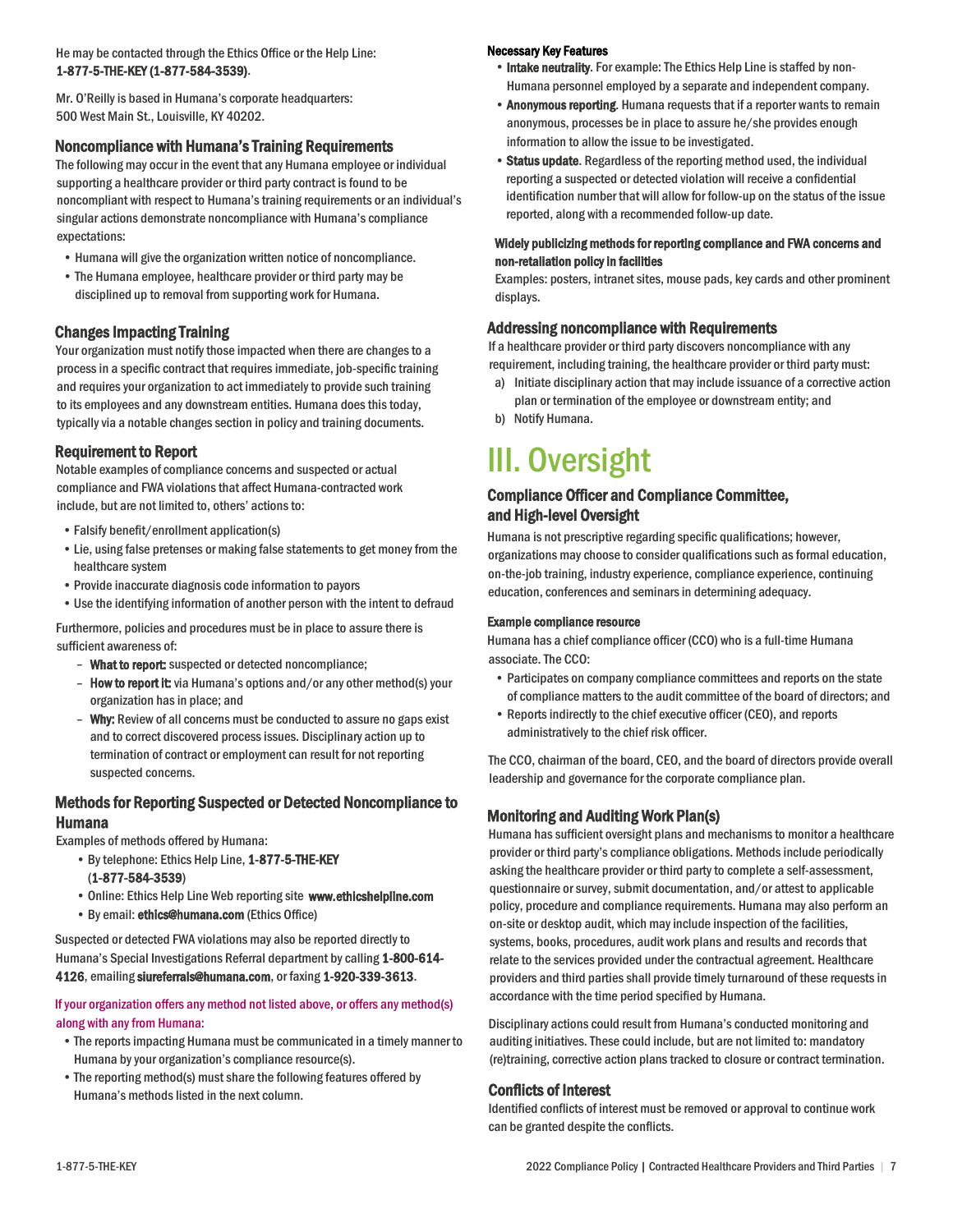e.g., A family member working for a competitor of your organization or of Humana is not a guarantee that the employee will engage in anti-competitive behavior or seek to commit fraud, etc.

However, your organization must comply with the following, if requested by Humana:

- Provide information on conflicts of interest; and
- Remove conflicts to assure contractual obligations to Humana continue to be met, and, if necessary, remove the person or entity that was performing any function(s) in support of Humana.

# IV. Investigation, Discipline and Correction

Violation of Humana's standards of conduct (Ethics Every Day for Contracted Healthcare Providers and Third Parties) and other policies and procedures could compromise Humana's integrity and reputation. A violation may also result in a required corrective action, termination of contract and/or reporting of the violation to appropriate regulatory and/or law enforcement authorities.

Humana initiates investigations of any reports of suspected or detected violations of Ethics Every Day for Contracted Healthcare Providers and Third Parties and Humana policies and procedures, as well as suspected FWA, as quickly as possible, but not later than within two weeks of identifying the suspected or detected issue. All reported issues are treated confidentially to the greatest extent possible, and documentation is maintained.

In the event that corrective actions are imposed on a healthcare provider or third party, Humana will monitor and/or audit the healthcare provider or third party to confirm that corrective actions have been implemented. Monitoring and auditing following implementation of the corrective action will also occur, as appropriate, to facilitate effective corrective actions.

#### Widely publicize disciplinary standards and the duty to report suspected noncompliant and unethical behavior and FWA.

Example methods include: newsletters, regular presentations and department staff meetings, communications with downstream entities, general compliance training, intranet site and posters prominently displayed throughout employee work and break areas.

• Take prompt disciplinary action when there is noncompliant or unethical behavior by their employees or downstream entities or FWA may also include issuing corrective action plans that must be tracked to closure.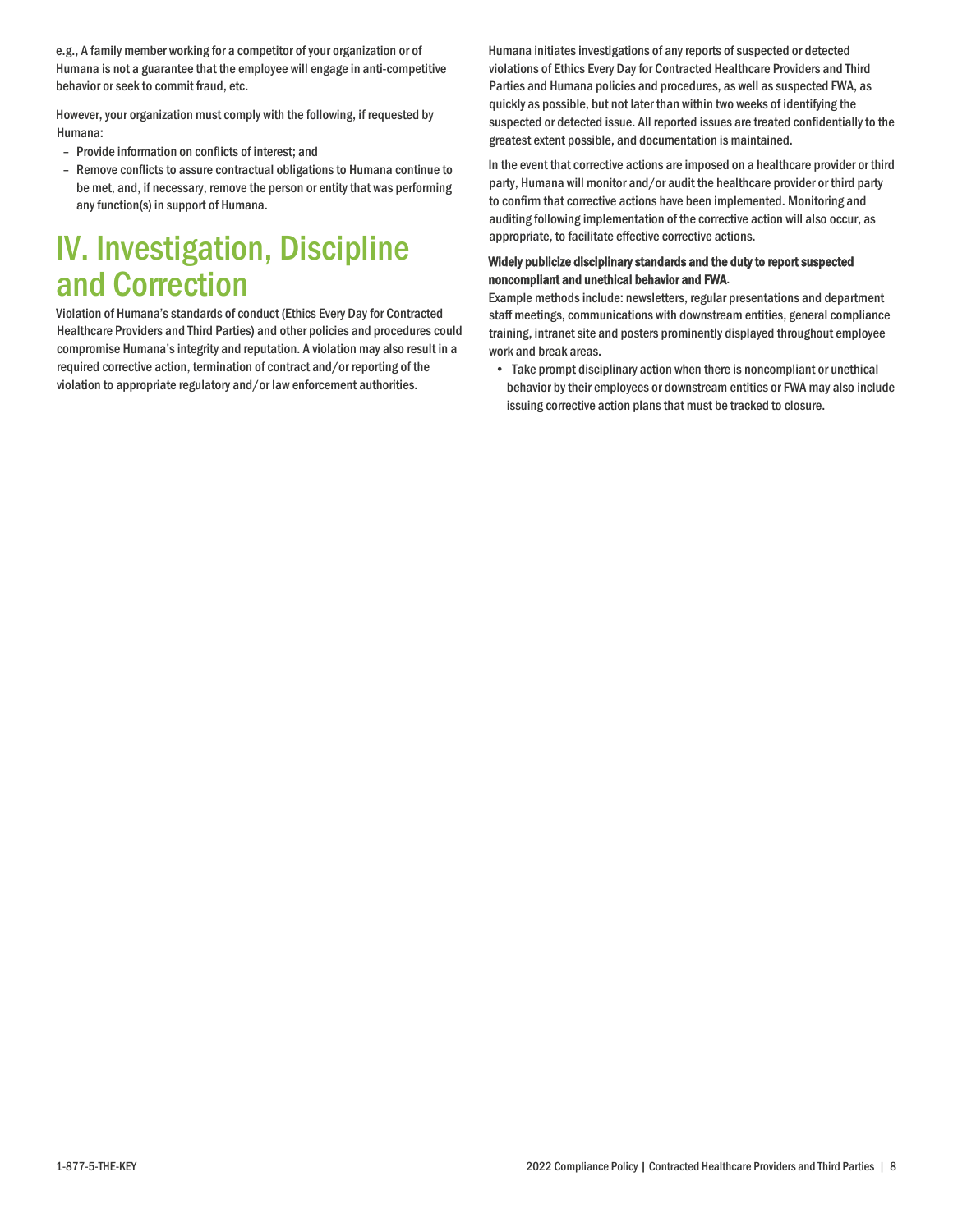# Appendices

### Appendix A: Resources

| <b>Federal Register - Medicare</b><br>Program;<br><b>Contract Year 2019 Policy</b><br>and Technical Changes | Issued in April 2018, this outlines many revisions to government regulations for 2019 onward. The core changes for compliance programs are the<br>removal of the requirement for sponsors like Humana to: a) provide training to healthcare providers and third parties on general compliance and<br>combating FWA and b) confirm completion of that training. However, Humana continues to require all healthcare providers and third parties to: 1)<br>annually train those supporting Humana on FWA, although use of CMS material is not required; 2) have a compliance program; and 3) annually<br>provide corresponding policies and standards of conduct to those supporting them. No longer must these activities also occur within 90 days of<br>contract/hire. Your organization should review the government document for other impacts.<br>https://www.gpo.gov/fdsys/pkg/FR-2018-04-16/pdf/2018-07179.pdf |
|-------------------------------------------------------------------------------------------------------------|----------------------------------------------------------------------------------------------------------------------------------------------------------------------------------------------------------------------------------------------------------------------------------------------------------------------------------------------------------------------------------------------------------------------------------------------------------------------------------------------------------------------------------------------------------------------------------------------------------------------------------------------------------------------------------------------------------------------------------------------------------------------------------------------------------------------------------------------------------------------------------------------------------------------|
| <b>OIG Special Advisory Bulletin</b><br>on Exclusion                                                        | Issued in May 2013, this answers common questions on this topic, including screening frequency, liability, how exclusions can be violated, and the<br>administrative sanctions OIG can pursue against those who violated an exclusion.                                                                                                                                                                                                                                                                                                                                                                                                                                                                                                                                                                                                                                                                               |
|                                                                                                             | http://oig.hhs.gov/exclusions/files/sab-05092013.pdf                                                                                                                                                                                                                                                                                                                                                                                                                                                                                                                                                                                                                                                                                                                                                                                                                                                                 |
| <b>CMS Compliance Program</b><br><b>Policy and Guidance</b>                                                 | This site lists compliance program regulations and includes select CMS memoranda serving as the basis for requirements, and provides<br>materials and a CMS contact email address to leverage for training and support. The Related Links section of this web page includes Chapters 9<br>of the Prescription Drug Benefit Manual and 21 of the Medicare Managed Care Manual.                                                                                                                                                                                                                                                                                                                                                                                                                                                                                                                                        |
|                                                                                                             | https://www.cms.gov/Medicare/Compliance-and-Audits/Part-C-and-Part-D-Compliance-and-Audits/ComplianceProgramPolicyandGuidance                                                                                                                                                                                                                                                                                                                                                                                                                                                                                                                                                                                                                                                                                                                                                                                        |
| <b>Ethics Every Day for</b><br><b>Contracted Healthcare</b><br><b>Providers and</b><br><b>Third Parties</b> | http://apps.Humana.com/marketing/documents.asp?file=1112774                                                                                                                                                                                                                                                                                                                                                                                                                                                                                                                                                                                                                                                                                                                                                                                                                                                          |
| <b>Compliance Program Toolkit</b>                                                                           | Humana offers an electronic Compliance Toolkit to support healthcare providers and third parties in compliance program enhancement and maturity.                                                                                                                                                                                                                                                                                                                                                                                                                                                                                                                                                                                                                                                                                                                                                                     |
|                                                                                                             | Submit related inquiries to: ThirdPartyFDRCompliance@humana.com                                                                                                                                                                                                                                                                                                                                                                                                                                                                                                                                                                                                                                                                                                                                                                                                                                                      |

# Appendix B: Summary of Applicable Laws and Regulations

Note: Depending on the function your organization performs, not all of the following laws and regulations may be applicable to it.

| <b>Title XVIII of the Social</b><br><b>Security Act</b>                                                                                                 | Passed in 1965, the Social Security Act included Title XVIII, which became known as Medicare. Title XVIII includes<br>Part A, which provides hospital insurance for the aged and disabled, and Part B, which provides medical insurance.<br>To address the Part A and Part B benefits, Medicare offers a choice between an open-network single payer healthcare plan (known as Original<br>Medicare) and plans administered by private companies approved by Medicare (Medicare Advantage, or Medicare Part C), in which the federal<br>government pays for private companies to administer health coverage. Medicare Part D covers outpatient prescription drugs exclusively through plans<br>offered by Medicare-approved private insurance companies. Part D plans can either be stand-alone prescription drug plans or included in a Medicare<br>Advantage plan that offers prescription drugs. Humana offers Part C and D plans.<br>Therefore, the laws and regulations related to Part C and D plans, many of which are listed in the link below, impact your relationship with Humana. |
|---------------------------------------------------------------------------------------------------------------------------------------------------------|-----------------------------------------------------------------------------------------------------------------------------------------------------------------------------------------------------------------------------------------------------------------------------------------------------------------------------------------------------------------------------------------------------------------------------------------------------------------------------------------------------------------------------------------------------------------------------------------------------------------------------------------------------------------------------------------------------------------------------------------------------------------------------------------------------------------------------------------------------------------------------------------------------------------------------------------------------------------------------------------------------------------------------------------------------------------------------------------------|
|                                                                                                                                                         | http://www.ssa.gov/OP_Home/ssact/title18/1800.htm                                                                                                                                                                                                                                                                                                                                                                                                                                                                                                                                                                                                                                                                                                                                                                                                                                                                                                                                                                                                                                             |
| <b>Regulations governing</b><br><b>Medicare Parts C and D, and</b><br>Medicaid, where applicable,<br>found at 42 C.F.R. §§ 422 and<br>423, respectively | CCMS has outlined compliance program guidelines in its Prescription Drug Benefit Manual, Chapter 9, and Medicare Managed Care Manual,<br>Chapter 21. The dual-purpose CMS document is an interpretation of the compliance program requirements and related provisions in 42 C.F.R.<br>Parts 422 and 423 for Medicare Advantage Organizations (MAO) and Medicare Prescription Drug Plans (PDP). As a result, Humana's compliance<br>program incorporates the seven elements of an effective program as outlined by CMS.<br>42 C.F.R. § 422.503:<br>https://www.ecfr.gov/current/title-42/chapter-IV/subchapter-B/part-422/subpart-K/section-422.503<br>42 C.F.R. § 422.504:<br>https://www.ecfr.gov/current/title-42/chapter-IV/subchapter-B/part-422/subpart-K/section-422.504<br>42 C.F.R. § 423.504:<br>https://www.ecfr.gov/current/title-42/chapter-IV/subchapter-B/part-423/subpart-K/section-423.504                                                                                                                                                                                    |
| <b>Medicare Managed Care</b><br><b>Manual, Chapter 3 -</b><br><b>Medicare Marketing</b><br><b>Guidelines</b>                                            | The marketing guidelines reflect CMS' interpretation of the marketing requirements and related provisions of the Medicare Advantage and<br>Medicare Prescription Drug Benefit rules (42 C.F.R. Parts 422 and 423). For specific information on marketing guidelines related to providers,<br>please refer to section 70.11 titled "Marketing in the Healthcare Setting."<br>https://www.cms.gov/Medicare/Health-Plans/ManagedCareMarketing/FinalPartCMarketingGuidelines.html                                                                                                                                                                                                                                                                                                                                                                                                                                                                                                                                                                                                                 |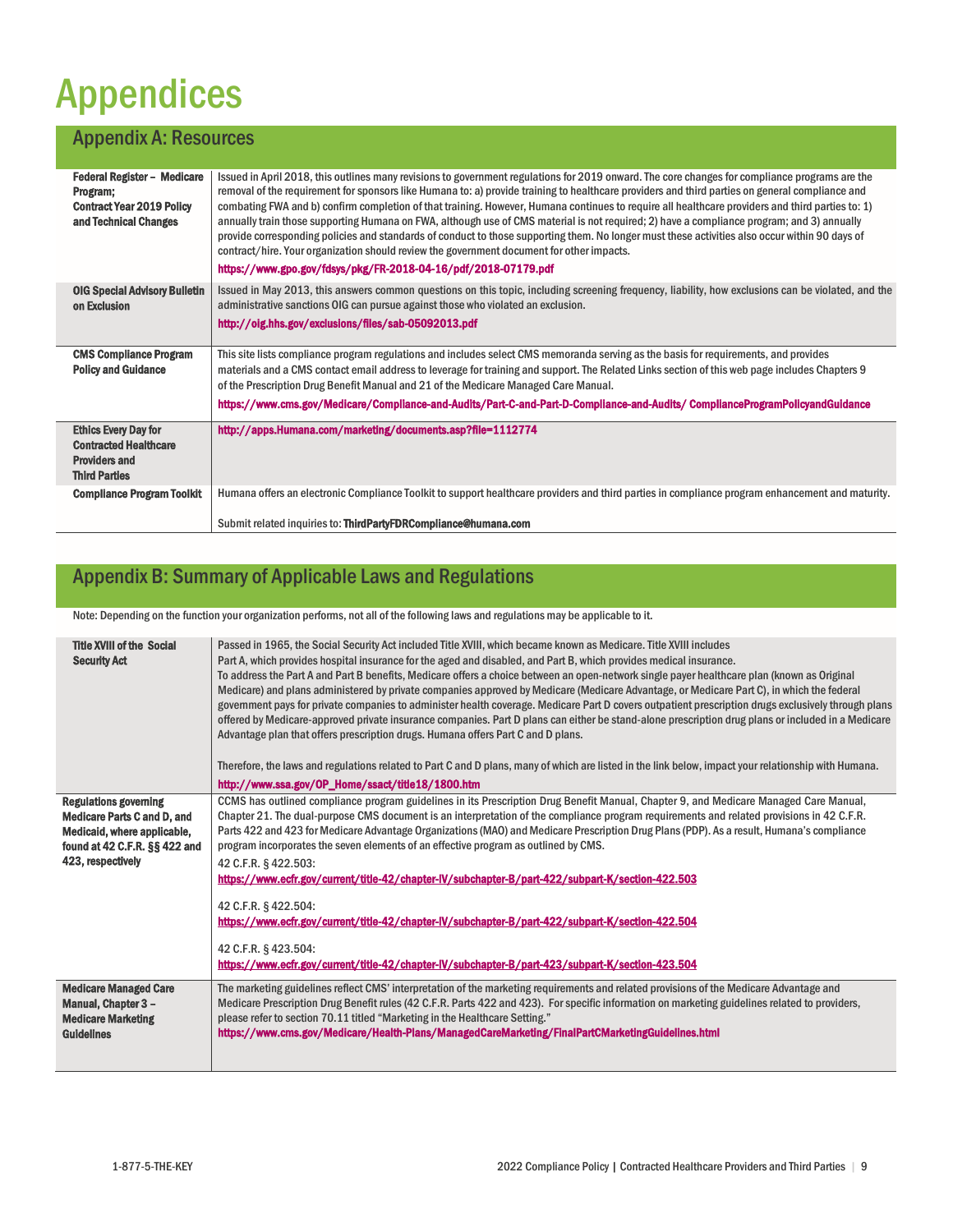# Appendix B: Summary of Applicable Laws and Regulations

| <b>Patient Protection and</b><br>Affordable Care Act (Pub. L.<br>No. 111-148, 124 Stat. 119) | This extensive act is most known for the increased rights and protections it established for consumers, but it has many provisions, known as<br>titles. The core elements of this act include, but are not limited to, the following:<br>• Where/how to purchase coverage was expanded                                          |
|----------------------------------------------------------------------------------------------|---------------------------------------------------------------------------------------------------------------------------------------------------------------------------------------------------------------------------------------------------------------------------------------------------------------------------------|
|                                                                                              | • New benefits became available for those eligible for coverage                                                                                                                                                                                                                                                                 |
|                                                                                              | • There were shifts in who is eligible for receiving and retaining coverage and under what arrangements                                                                                                                                                                                                                         |
|                                                                                              | • Organizations offering insurance, like Humana, became subject to greater accountability                                                                                                                                                                                                                                       |
|                                                                                              | The act affected payment (amounts) and reimbursement(s) for certain benefits, and increased the ability to appeal claims, which may<br>impact enrollment and claims processing. Humana complies with the act, which also may have affected how your organization<br>maintains records and/or tracks payments.                   |
|                                                                                              | There are other titles that could also impact your organization, although not directly in regard to Humana. The act is available here for<br>review:                                                                                                                                                                            |
|                                                                                              | http://www.gpo.gov/fdsys/pkg/PLAW-111publ148/pdf/PLAW-111publ148.pdf                                                                                                                                                                                                                                                            |
| <b>Federal Acquisition Regulation</b>                                                        | This regulation prohibits gifts with greater than \$15 fair market value from being given to, or received from, the government. The<br>exceptions are:                                                                                                                                                                          |
|                                                                                              | • Modest items of snacks and refreshments (such as soft drinks, coffee and donuts) offered other than as part of a meal if made available to<br>everyone in attendance                                                                                                                                                          |
|                                                                                              | • Promotional or marketing materials (e.g., pens, pencils, note pads and calendars) valued at \$15 or less                                                                                                                                                                                                                      |
|                                                                                              | • Tokens of appreciation (e.g., command coins or patches) with a logo, valued at \$15 or less                                                                                                                                                                                                                                   |
| <b>Health Insurance Portability and</b>                                                      | Per the U.S. Department of Labor, HIPAA was initially passed in 1996 to "improve portability and continuity of health insurance coverage." As a                                                                                                                                                                                 |
| <b>Accountability Act</b>                                                                    | result, there are more consumer protections regarding options for coverage. <b>http://aspe.hhs.gov/admnsimp/pl104191.htm</b>                                                                                                                                                                                                    |
| (HIPAA) (Public Law 104-<br>191)                                                             | Later "rules," or provisions, were passed in 2001 and 2003 to protect the privacy, confidentiality and security of individually identifiable health<br>information. This includes the establishment of security standards for electronic protected health information.                                                          |
|                                                                                              | Your organization, as well as Humana, is required to have sufficient safeguards regarding this type of information, including who may access<br>it, how much of it may be accessed by any individual and how it is retained and transmitted. See summaries below:                                                               |
|                                                                                              | HIPAA Privacy Rule: http://www.hhs.gov/ocr/privacy/hipaa/understanding/summary/index.html                                                                                                                                                                                                                                       |
|                                                                                              | HIPAA Security Rule: http://www.hhs.gov/ocr/privacy/hipaa/understanding/srsummary.html                                                                                                                                                                                                                                          |
| <b>False Claims Acts</b><br>(31 U.S.C. §§ 3729-3733)                                         | This act gives the federal government leverage against persons/entities involved in fraudulent activities with the government. This allows<br>financial liability in the form of a civil penalty and damages to be imposed for submitting, or causing someone to submit, a false or fraudulent<br>claim for government payment. |
|                                                                                              | <u>https://www.govinfo.gov/content/pkg/USCODE-2019-title31/pdf/USCODE-2019-title31-subtitleIII-chap37-subchapIII-sec3729.pdf</u>                                                                                                                                                                                                |
|                                                                                              | https://www.govinfo.gov/content/pkg/USCODE-2019-title31/pdf/USCODE-2019-title31-subtitleIII-chap37-subchapIII-sec3730.pdf                                                                                                                                                                                                       |
|                                                                                              | https://www.govinfo.gov/content/pkg/USCODE-2019-title31/pdf/USCODE-2019-title31-subtitleIII-chap37-subchapIII-sec3731.pdf                                                                                                                                                                                                       |
|                                                                                              | https://www.govinfo.gov/content/pkg/USCODE-2019-title31/pdf/USCODE-2019-title31-subtitleIII-chap37-subchapIII-sec3732.pdf                                                                                                                                                                                                       |
|                                                                                              | https://www.govinfo.gov/content/pkg/USCODE-2019-title31/pdf/USCODE-2019-title31-subtitleIII-chap37-subchapIII-sec3733.pdf                                                                                                                                                                                                       |
|                                                                                              | An individual with knowledge of fraud against the government may file a lawsuit (plaintiff) on behalf of the government against the person or<br>business that committed the fraud (defendant). The filer of the lawsuit is also known as a "whistle blower."                                                                   |
|                                                                                              | - Retaliation against individuals for investigating, filing or participating in a whistle blower action is prohibited.                                                                                                                                                                                                          |
|                                                                                              | - If the action is successful, the plaintiff is rewarded with a percentage of the recovery.                                                                                                                                                                                                                                     |
|                                                                                              | Please note: The state of Florida has a statute similar to the Federal False Claims Act that allows for the recovery of Medicaid funds, albeit by<br>the state of Florida.                                                                                                                                                      |
| <b>Federal Criminal False</b><br><b>Claims Statutes</b>                                      | Section 1001 applies to anyone whose action(s) related to any claim(s) for government payment consist(s) of any of the following:<br>• Falsifying, concealing, or covering up by any trick, scheme or device, a material fact related to any claim(s) for government payment;                                                   |
| $(18 U.S.C. \S$ § 287,1001)                                                                  | • Making any materially false, fictitious or fraudulent statement or representation;                                                                                                                                                                                                                                            |
|                                                                                              | • Making or using any false writing or document knowing it contains any materially false, fictitious or fraudulent statement or entry.                                                                                                                                                                                          |
|                                                                                              | Section 287 states that whoever makes or presents to the government a claim knowing that it is false, fictitious or fraudulent, shall be<br>imprisoned and subject to fines. The government is required to establish all of the following in regard to the action(s) of a false claim(s) case<br>defendant. He/she:             |
|                                                                                              | . Made or presented a false, fictitious or fraudulent claim to a department of the United States;                                                                                                                                                                                                                               |
|                                                                                              | • Knew the claim was false, fictitious or fraudulent; and                                                                                                                                                                                                                                                                       |
|                                                                                              | • Did so with the specific intent to violate the law or with awareness that what s/he was doing was wrong.                                                                                                                                                                                                                      |
|                                                                                              | http://www.gpo.gov/fdsys/pkg/USCODE-2011-title18/pdf/USCODE-2011-title18-partl-chap15-sec287.pdf<br>http://www.gpo.gov/fdsys/pkg/USCODE-2011-title18/pdf/USCODE-2011-title18-partl-chap47-sec1001.pdf                                                                                                                           |
| Anti-Kickback Statute (42 U.S.C. §<br>$1320a-7b(b)$                                          | This federal statute prohibits any individual or entity from knowingly and deliberately offering, giving or receiving money or something of value<br>in exchange for referrals of healthcare goods or services that will be paid for in whole or in part by a federal healthcare program, such as                               |
|                                                                                              | Medicare or Medicaid.                                                                                                                                                                                                                                                                                                           |
|                                                                                              | http://www.ssa.gov/OP_Home/ssact/title11/1128B.htm#f                                                                                                                                                                                                                                                                            |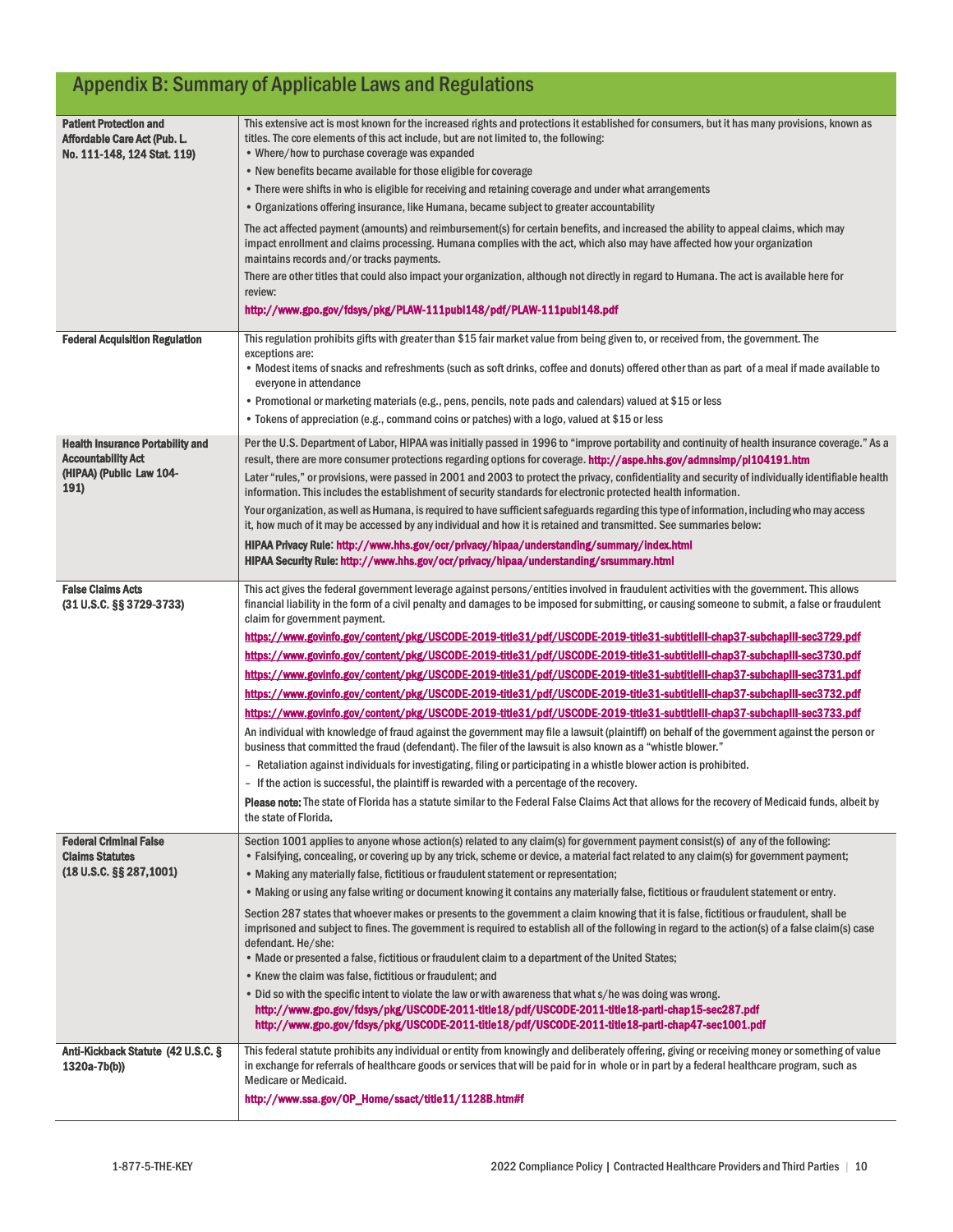# Appendix B: Summary of Applicable Laws and Regulations

| <b>The Beneficiary</b><br><b>Anti-Inducement Statute</b><br>(42 U.S.C. § 1320a-7a(a)(5))                                                                                                                                      | This federal statute declares that any person who gives or offers to give anything of value* to a Medicare or Medicaid beneficiary that the person<br>knows or should know is likely to influence a beneficiary's choice of a particular healthcare provider, practitioner or supplier to buy or rent a<br>Medicare or Medicaid covered item from the provider, practitioner or supplier may be liable for civil money penalties of up to \$10,000 for each<br>wrongful act. https://www.govinfo.gov/content/pkg/USCODE-2019-title42/pdf/USCODE-2019-title42-chap7-subchapXI-partA-sec1320a-<br><b>7a.pdf</b>                                                                                                                                                                                                                                                                                                                                                                                                                                                                                  |
|-------------------------------------------------------------------------------------------------------------------------------------------------------------------------------------------------------------------------------|------------------------------------------------------------------------------------------------------------------------------------------------------------------------------------------------------------------------------------------------------------------------------------------------------------------------------------------------------------------------------------------------------------------------------------------------------------------------------------------------------------------------------------------------------------------------------------------------------------------------------------------------------------------------------------------------------------------------------------------------------------------------------------------------------------------------------------------------------------------------------------------------------------------------------------------------------------------------------------------------------------------------------------------------------------------------------------------------|
| <b>OIG General Policy Statement</b>                                                                                                                                                                                           | *The OIG stated in guidance that there is a "nominal value" exception that allows a person to give:                                                                                                                                                                                                                                                                                                                                                                                                                                                                                                                                                                                                                                                                                                                                                                                                                                                                                                                                                                                            |
| <b>Regarding Gifts</b>                                                                                                                                                                                                        | • A gift to a beneficiary as long as the gift has a retail value of \$15 or less                                                                                                                                                                                                                                                                                                                                                                                                                                                                                                                                                                                                                                                                                                                                                                                                                                                                                                                                                                                                               |
| (Note: Humana has Medicaid<br>contracts with state agencies that<br>could have different gift policies.<br><b>Email questions to</b><br>the Ethics Office at ethics@<br>humana.com)                                           | • Multiple gifts each with retail value of \$15 or less over a 12-month period, as long as the total retail value of the gifts does not exceed \$75<br>Any such gift must not be in cash or cash equivalents, so it must not be a gift card or gift certificate. The nominal value amounts above are<br>detailed in the OIG general policy statement below that updates amounts listed in a prior Special Advisory Bulletin from the OIG.<br>https://oig.hhs.gov/fraud/docs/alertsandbulletins/OIG-Policy-Statement-Gifts-of-Nominal-Value.pdf                                                                                                                                                                                                                                                                                                                                                                                                                                                                                                                                                 |
|                                                                                                                                                                                                                               |                                                                                                                                                                                                                                                                                                                                                                                                                                                                                                                                                                                                                                                                                                                                                                                                                                                                                                                                                                                                                                                                                                |
| Prohibitions against employing or<br>contracting with persons or entities<br>that have been excluded from doing<br>business with the federal government<br>$(42 \text{ U.S.C. } $1395 \text{w} - 27 \text{(g)}(1) \text{(G)}$ | The expectations of CMS and Humana in regard to screening government exclusion lists are outlined in the oversight section on Page 9 of this<br>policy and in this federal provision:<br>https://www.govinfo.gov/content/pkg/USCODE-2019-title42/pdf/USCODE-2019-title42-chap7-subchapXVIII-partC-sec1395w-27.pdf                                                                                                                                                                                                                                                                                                                                                                                                                                                                                                                                                                                                                                                                                                                                                                              |
| <b>Foreign Corrupt</b><br><b>Practices Act (FCPA)</b>                                                                                                                                                                         | This federal statute prohibits giving any type of gift, payment, entertainment, gratuity or anything of value to a foreign official, political<br>candidate, political party, party official, public international organization, their employees or their representatives or entities working with them<br>for the purpose of obtaining, retaining or directing their business to any person for the purpose of influencing an official act or decision or<br>securing an improper advantage. The FCPA has specific criminal and civil penalties for violations: fines for the responsible organization,<br>suspension or debarment from participation in federal programs and fines and imprisonment for individuals convicted of such conduct.<br>https://www.justice.gov/criminal-fraud/foreign-corrupt-practices-act                                                                                                                                                                                                                                                                       |
| Civil monetary penalties of the<br>Social Security Act (42 U.S.C. §<br>$1395w-27(g)$                                                                                                                                          | This provision of the Social Security Act describes the penalties that can be assessed to organizations that offer Part C and/or Part D plans<br>should CMS determine they do not meet the requirements outlined in their contract(s) with CMS. Your organization is affected by this act if it<br>supports and/or sells any of Humana's Medicare Advantage or prescription drug products. Examples of such impactful provisions include, but<br>are not limited to:<br>• Enrolling an individual in any such plan without the prior consent of the individual or the individual's designee • Failing to re-enroll an eligible<br>individual<br>• Denying or discouraging an eligible individual from plan enrollment<br>• Noncompliance with marketing restrictions surrounding these plans<br>• Failing substantially to provide medically necessary items and services that are required (under law or contract) to an individual covered<br>under the contract<br>https://www.govinfo.gov/content/pkg/USCODE-2019-title42/pdf/USCODE-2019-title42-chap7-subchapXVIII-partC-sec1395w-27.pdf |
| <b>Physician Self-referral</b>                                                                                                                                                                                                | This statute:                                                                                                                                                                                                                                                                                                                                                                                                                                                                                                                                                                                                                                                                                                                                                                                                                                                                                                                                                                                                                                                                                  |
| ("Stark") Statute<br>(42 U.S.C. § 1395nn)                                                                                                                                                                                     | • Prohibits a physician from making referrals for certain designated health services payable by Medicare to an entity with which he or she (or an<br>immediate family member) has a financial relationship (ownership, investment, or compensation), unless an exception* applies<br>. Prohibits the entity from presenting, or causing to be presented, claims to Medicare (or billing another individual, entity or third-party payer)<br>for those referred services<br>* Specific exceptions have been established, and the federal government has the authority to create regulatory exceptions for financial<br>relationships that do not pose a risk of program or patient abuse.<br>Please refer to the following link for a list of the established exceptions and additional information:<br>https://www.cms.gov/PhysicianSelfReferral/                                                                                                                                                                                                                                              |
| <b>Fraud and Abuse, Privacy and</b>                                                                                                                                                                                           | This act could be considered an extension of HIPAA, as it enables the U.S. Department of Health and Human Services to promote and expand                                                                                                                                                                                                                                                                                                                                                                                                                                                                                                                                                                                                                                                                                                                                                                                                                                                                                                                                                       |
| <b>Security Provisions of the Health</b><br><b>Insurance Portability and</b><br><b>Accountability Act, as modified by</b><br><b>HITECH Act</b>                                                                                | the adoption of health information technology. It addresses:<br>Use of electronic health records, including incentives for adopting them and requirements around their disclosure<br>$\bullet$<br>How to secure protected health information appropriately<br>$\bullet$<br>• When and to whom notifications should made in regard to data breaches of unsecured protected health information (PHI)<br>http://www.healthit.gov/policy-researchers-implementers/health-it-legislation-and-regulations                                                                                                                                                                                                                                                                                                                                                                                                                                                                                                                                                                                            |
| <b>Fraud Enforcement and Recovery Act</b><br>of 2009                                                                                                                                                                          | This act improves the enforcement of various kinds of fraud related to federal assistance and relief programs, the recovery of funds lost to<br>these frauds, and for other purposes. It increased resources for investigation and prosecution of fraud cases and made recovery under the<br>False Claims Act, 31 USC § 3729 statute easier.<br>http://www.gpo.gov/fdsys/pkg/PLAW-111publ21/pdf/PLAW-111publ21.pdf                                                                                                                                                                                                                                                                                                                                                                                                                                                                                                                                                                                                                                                                             |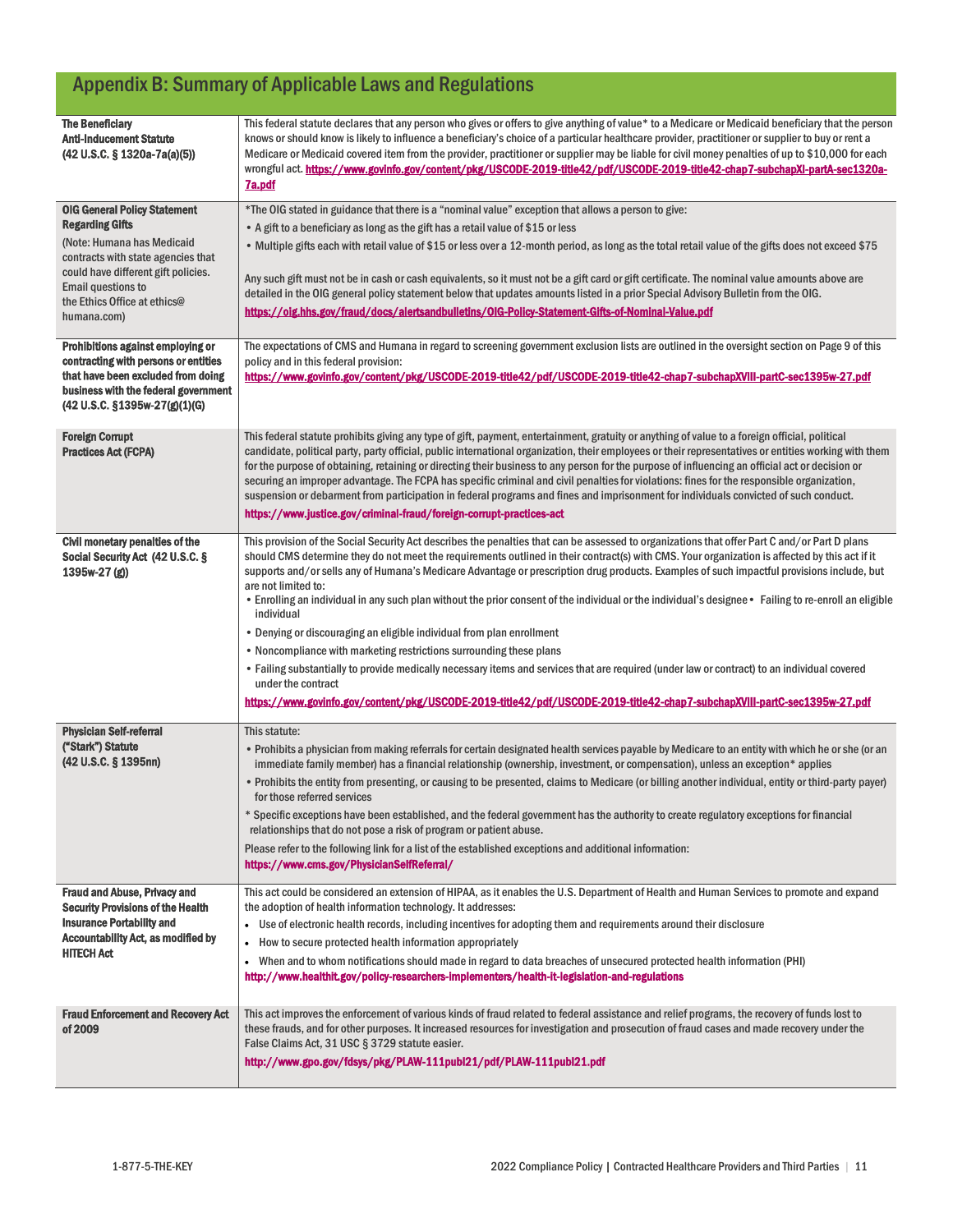| <b>Appendix B: Summary of Applicable Laws and Regulations</b>         |                                                                                                                                                                                                                                                                                                                                                                                                                                                                                                                                                                                                                                                                                                            |  |
|-----------------------------------------------------------------------|------------------------------------------------------------------------------------------------------------------------------------------------------------------------------------------------------------------------------------------------------------------------------------------------------------------------------------------------------------------------------------------------------------------------------------------------------------------------------------------------------------------------------------------------------------------------------------------------------------------------------------------------------------------------------------------------------------|--|
| <b>CMS Data Use Agreement</b>                                         | Humana's Compliance Policy and Ethics Every Day for Contracted Healthcare Providers and Third Parties incorporate the overarching aspects of<br>the CMS Data Use Agreement to facilitate the proper safeguarding of all data, including CMS-related data, by Humana and healthcare<br>providers and third parties, regardless of whether support is provided for Humana's Part C and/or Part D offerings.                                                                                                                                                                                                                                                                                                  |  |
|                                                                       | The overarching components of the CMS Data Use Agreement are as follows:                                                                                                                                                                                                                                                                                                                                                                                                                                                                                                                                                                                                                                   |  |
|                                                                       | Disclosure, use, or reuse of the data covered by the agreement between CMS and Humana must only be for the purpose(s) specified within the<br>agreement, unless CMS provides appropriate authorization for any other purpose(s).                                                                                                                                                                                                                                                                                                                                                                                                                                                                           |  |
|                                                                       | • Any individual's access to the data must only be on a need-to-know basis.                                                                                                                                                                                                                                                                                                                                                                                                                                                                                                                                                                                                                                |  |
|                                                                       | . Data access must be limited to the minimum amount of data and minimum number of individuals necessary to achieve the purpose stated in<br>the agreement.                                                                                                                                                                                                                                                                                                                                                                                                                                                                                                                                                 |  |
|                                                                       | Sufficient Data Safeguards for the storage and disclosure of data/information must be established from the following perspectives:<br>administrative, technical and physical. Together, these measures ensure data confidentiality is protected and that unauthorized use or<br>access to it is prevented.                                                                                                                                                                                                                                                                                                                                                                                                 |  |
|                                                                       | <b>Handling of Suspected or Detected Breaches</b>                                                                                                                                                                                                                                                                                                                                                                                                                                                                                                                                                                                                                                                          |  |
|                                                                       | . This matter is addressed in the Effective Communications section of this policy under "Methods for Reporting Suspected or Detected<br>Noncompliance to Humana."                                                                                                                                                                                                                                                                                                                                                                                                                                                                                                                                          |  |
|                                                                       | A signed CMS Data Use Agreement provides CMS with assurance of compliance with the requirements of the Privacy Act, the Privacy Rule, and<br>CMS data release policies when CMS data is used by anyone outside of CMS. The agreement must be completed and updated when applicable by<br>Humana. Upon CMS' receipt of the completed agreement, CMS provides Humana with, and/or access to, data containing, but not necessarily<br>limited to, protected health information and individual identifiers from CMS' Systems of Record. It is your responsibility to consult with your legal<br>counsel to determine when/if there are instances that the CMS Data Use Agreement applies to your organization. |  |
| All sub-regulatory guidance                                           | Vast guidance resources are available on the following websites:                                                                                                                                                                                                                                                                                                                                                                                                                                                                                                                                                                                                                                           |  |
| produced by CMS and HHS, such as<br>manuals, training materials, HPMS | CMS: https://www.cms.gov/Regulations-and-Guidance/Regulations-and-Guidance.html https://www.cms.gov/Medicare/Provider-<br>Enrollment-and-Certification/SurveyCertificationGenInfo/Policy-and-Memos-to-States-and-Regions                                                                                                                                                                                                                                                                                                                                                                                                                                                                                   |  |
| memos and guides                                                      | U.S. Department of Health and Human Services:                                                                                                                                                                                                                                                                                                                                                                                                                                                                                                                                                                                                                                                              |  |
|                                                                       | http://www.hhs.gov/                                                                                                                                                                                                                                                                                                                                                                                                                                                                                                                                                                                                                                                                                        |  |
|                                                                       | http://www.hhs.gov/regulations/index.html                                                                                                                                                                                                                                                                                                                                                                                                                                                                                                                                                                                                                                                                  |  |
| Annual review, update and                                             | This federal government requirement also applies to organizations and those supporting them in meeting contractual obligations to                                                                                                                                                                                                                                                                                                                                                                                                                                                                                                                                                                          |  |
| approval deployment of<br>compliance policies and                     | Humana.                                                                                                                                                                                                                                                                                                                                                                                                                                                                                                                                                                                                                                                                                                    |  |
| procedures, including the                                             | C.F.R. §§ 422.503(b)(4)(vi)(B)                                                                                                                                                                                                                                                                                                                                                                                                                                                                                                                                                                                                                                                                             |  |
| standards of conduct                                                  | https://www.govinfo.gov/content/pkg/CFR-2020-title42-vol3/pdf/CFR-2020-title42-vol3-sec422-503.pdf                                                                                                                                                                                                                                                                                                                                                                                                                                                                                                                                                                                                         |  |
|                                                                       | C.F.R. §§ 423.504(b)(4)(vi)(B)                                                                                                                                                                                                                                                                                                                                                                                                                                                                                                                                                                                                                                                                             |  |
|                                                                       | https://www.govinfo.gov/content/pkg/CFR-2020-title42-vol3/pdf/CFR-2020-title42-vol3-sec423-504.pdf                                                                                                                                                                                                                                                                                                                                                                                                                                                                                                                                                                                                         |  |